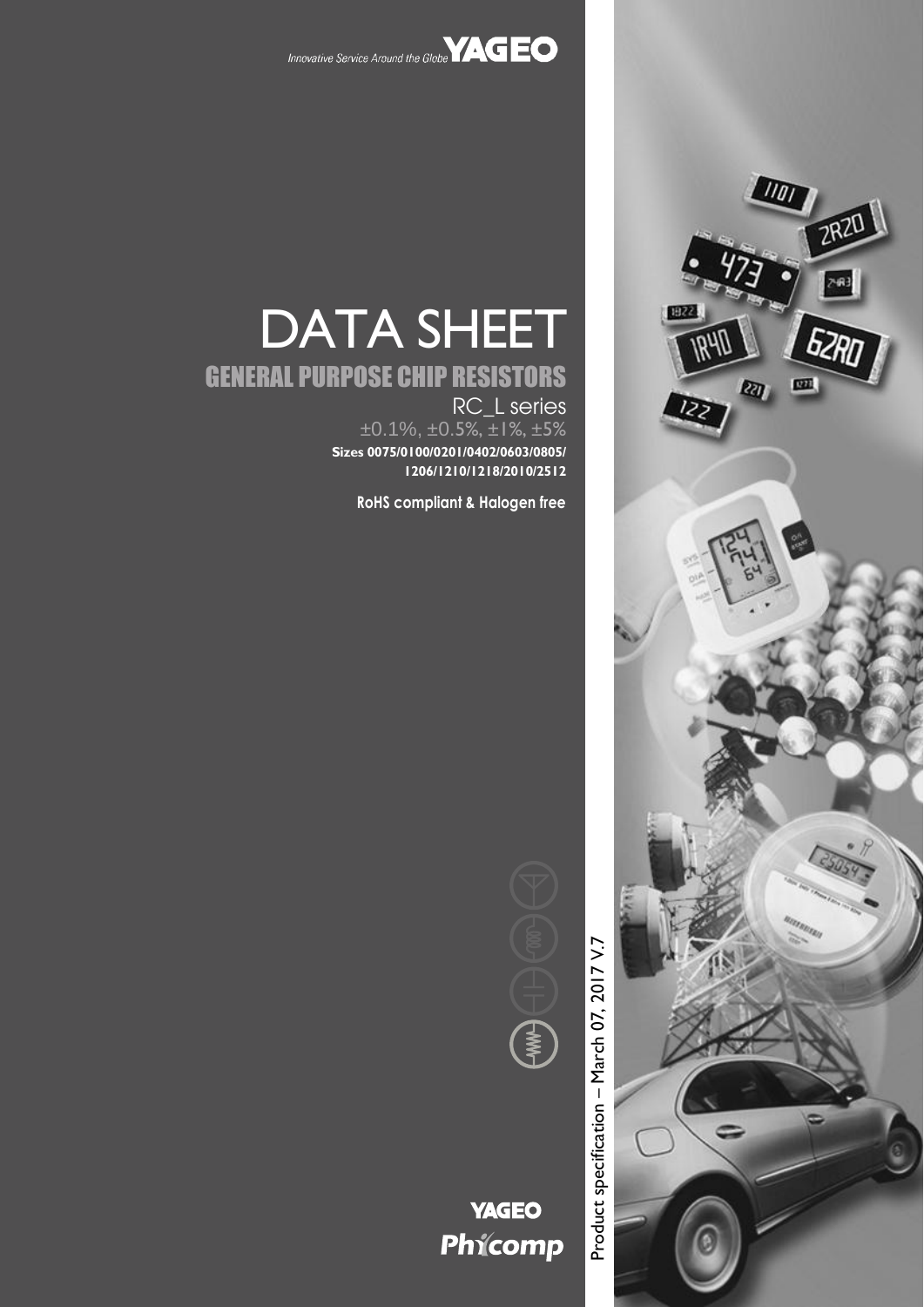### **YAGEO Phicomp**

Chip Resistor Surface Mount

<sup>10</sup> RC\_L SERIES **0075 to 2512**

#### **SCOPE**

This specification describes RC series chip resistors with lead free terminations made by thick film process.

#### **APPLICATIONS**

All general purpose application

#### FEATURES

- Halogen Free Epoxy
- RoHS compliant
	- Products with lead free terminations meet RoHS requirements
	- Pb-glass contained in electrodes, resistors element and glass are exempted by RoHS
- Reducing environmentally hazardous wastes
- High component and equipment reliability
- Saving of PCB space
- None forbidden-materials used in products/production

#### ORDERING INFORMATION - GLOBAL PART NUMBER

Global part numbers are identified by the series, size, tolerance, packing type, temperature coefficient, taping reel and resistance value.

#### **GLOBAL PART NUMBER**

#### **RC XXXX X X X XX XXXX L**

(1) (2) (3) (4) (5) (6) (7)

#### (1) SIZE

0075/0100/0201/0402/0603/0805/1206/1210/1218/2010/2512

#### (2) TOLERANCE

 $B = \pm 0.1\%$ 

 $D = \pm 0.5%$ 

 $F = \pm 1.0\%$ 

 $J = \pm 5.0\%$  (for jumper ordering, use code of J)

#### (3) PACKAGING TYPE

- $R =$  Paper taping reel
- $K =$  Embossed taping reel
- $S = ESD$  safe reel (0075/0100 only)

#### (4) TEMPERATURE COEFFICIENT OF RESISTANCE

 $-$  = Based on spec.

#### (5) TAPING REEL

- 07= 7 inch dia. Reel
- 10=10 inch dia. Reel
- 13=13 inch dia. Reel

 $7W = 7$  inch dia. Reel &  $2 \times$  standard power

 $7N = 7$  inch dia. Reel, ESD safe reel (0075/0100 only)

#### (6) RESISTANCE VALUE

There are 2~4 digits indicated the resistance value.

Letter R/K/M is decimal point

Example:

 $97R6 = 97.6$ Ω

 $9K76 = 9760$ Ω

 $1M = 1,000,000Ω$ 

#### (7) DEFAULT CODE

Letter L is the system default code for ordering only.<sup>(Note)</sup>

#### **ORDERING EXAMPLE**

The ordering code for a RC0402 0.0625W chip resistor value 100KΩwith

±5% tolerance, supplied in 7-inch tape reel of 10,000 units per reel is: RC0402JR-07100KL.

#### **NOTE**

- 1. All our RSMD products meet RoHS compliant and Halogen Free. "LFP" of the internal 2D reel label mentions "Lead Free Process".
- 2. On customized label, "LFP" or specific symbol can be printed.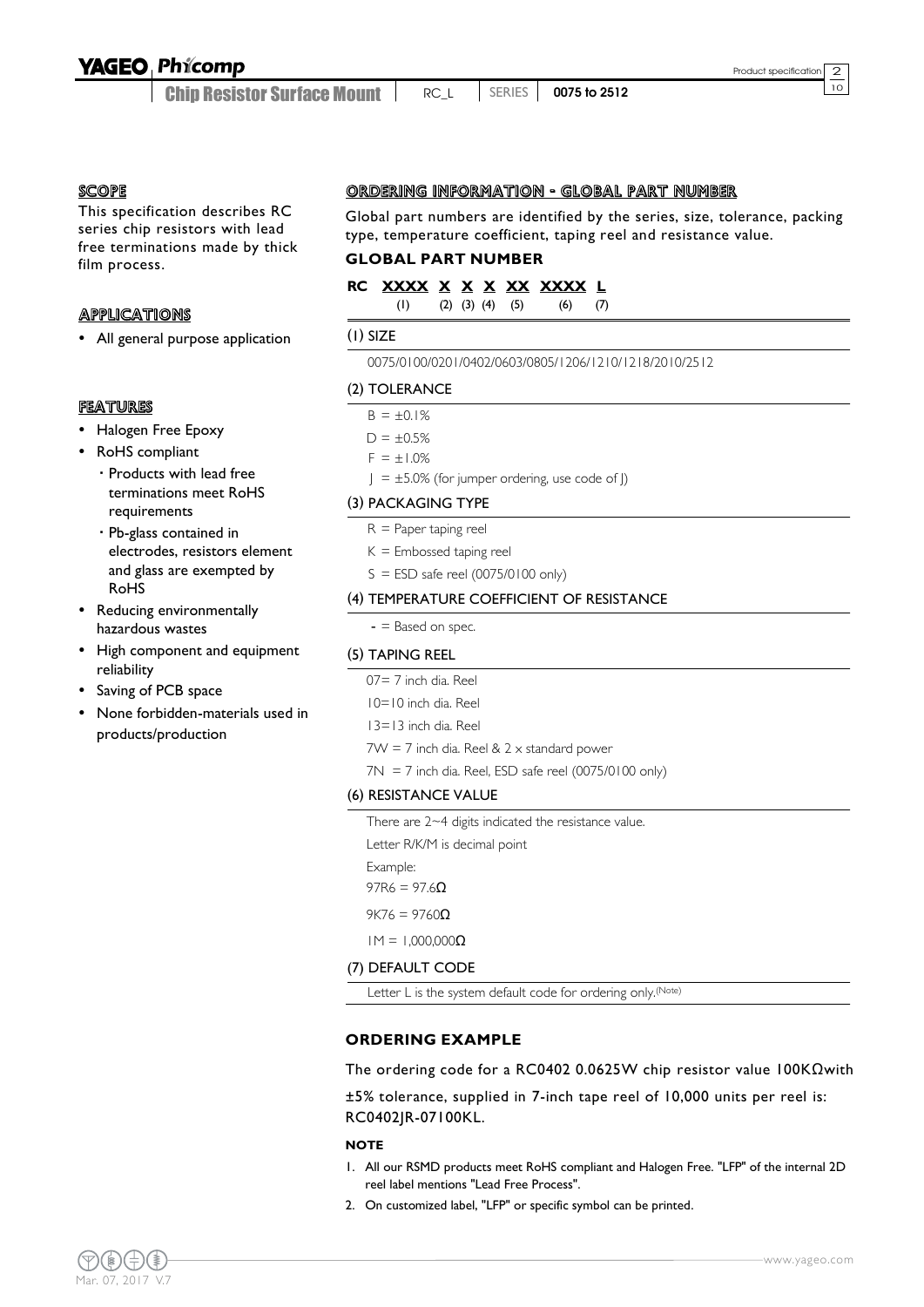| <b>YAGEO Phicomp</b> |  | Product specific |
|----------------------|--|------------------|
|                      |  |                  |

Chip Resistor Surface Mount <sup>10</sup> RC\_L SERIES **0075 to 2512**

#### MARKING



Fig. 5 Value =  $10 K\Omega$ 002 |

Both E-24 and E-96 series: 4 digits, ±1% & ±0.5% First three digits for significant figure and 4th digit for number of zeros

For further marking information, please see special data sheet "Chip resistors marking".

#### **CONSTRUCTION**

The resistor is constructed on top of a high-grade ceramic body. Internal metal electrodes are added on each end to make the contacts to the thick film resistive element. The composition of the resistive element is a noble metal imbedded into a glass and covered by a second glass to prevent environmental influences. The resistor is laser trimmed to the rated resistance value. The resistor is covered with a protective epoxy coat, finally the two external terminations (matte tin on Ni-barrier) are added, as shown in Fig.6.

#### **Outlines**

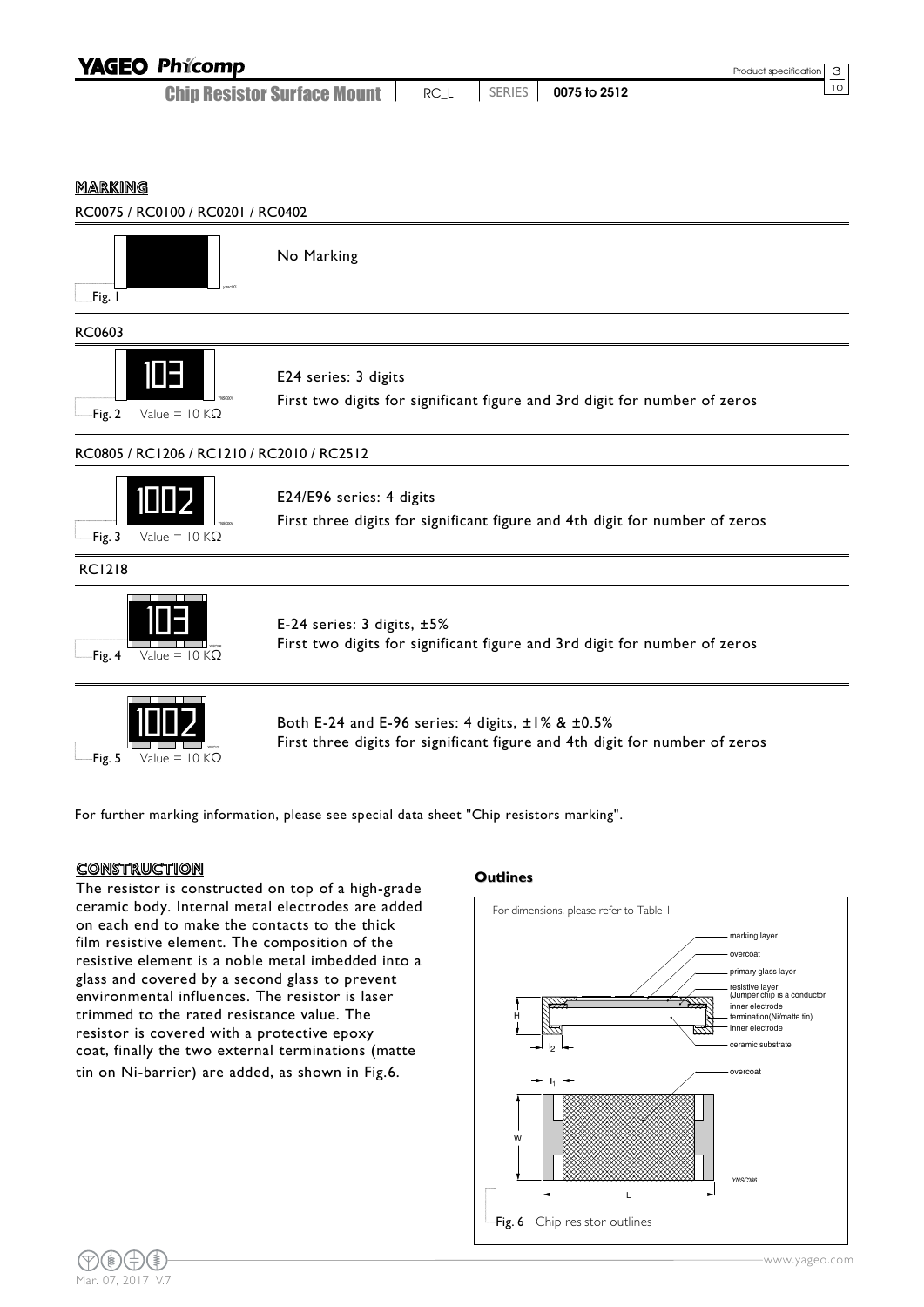# YAGEO Phicomp

Chip Resistor Surface Mount <sup>10</sup> RC\_L SERIES **0075 to 2512**

#### **DIMENSION**

### $\overline{\phantom{a}}$ Table I

| <b>TYPE</b>   | $L$ (mm)        | $W$ (mm)        | $H$ (mm)        | $I1$ (mm)       | $I_2$ (mm)      |
|---------------|-----------------|-----------------|-----------------|-----------------|-----------------|
| <b>RC0075</b> | $0.30 \pm 0.01$ | $0.15 \pm 0.01$ | $0.10 \pm 0.01$ | $0.08 + 0.03$   | $0.08 + 0.03$   |
| RC0100        | $0.40 \pm 0.02$ | $0.20 \pm 0.02$ | $0.13 \pm 0.02$ | $0.10 \pm 0.03$ | $0.10 \pm 0.03$ |
| <b>RC0201</b> | $0.60 + 0.03$   | $0.30 \pm 0.03$ | $0.23 \pm 0.03$ | $0.10 \pm 0.05$ | $0.15 \pm 0.05$ |
| <b>RC0402</b> | 1.00±0.05       | $0.50 + 0.05$   | $0.35 \pm 0.05$ | $0.20 \pm 0.10$ | $0.25 \pm 0.10$ |
| <b>RC0603</b> | $1.60 \pm 0.10$ | $0.80 + 0.10$   | $0.45 \pm 0.10$ | $0.25 \pm 0.15$ | $0.25 \pm 0.15$ |
| <b>RC0805</b> | $2.00 \pm 0.10$ | l.25±0.10       | $0.50 \pm 0.10$ | $0.35 \pm 0.20$ | $0.35 \pm 0.20$ |
| <b>RC1206</b> | $3.10 \pm 0.10$ | 1.60±0.10       | $0.55 \pm 0.10$ | $0.45 \pm 0.20$ | $0.40 \pm 0.20$ |
| <b>RC1210</b> | $3.10 \pm 0.10$ | $2.60 \pm 0.15$ | $0.50 \pm 0.10$ | $0.45 \pm 0.15$ | $0.50 + 0.20$   |
| <b>RC1218</b> | $3.10 \pm 0.10$ | $4.60 \pm 0.10$ | $0.55 \pm 0.10$ | $0.45 \pm 0.20$ | $0.40 \pm 0.20$ |
| RC2010        | $5.00 \pm 0.10$ | $2.50 \pm 0.15$ | $0.55 \pm 0.10$ | $0.45 \pm 0.15$ | $0.50 + 0.20$   |
| <b>RC2512</b> | $6.35 \pm 0.10$ | 3.10±0.15       | $0.55 \pm 0.10$ | $0.60 \pm 0.20$ | $0.50 + 0.20$   |

#### ELECTRICAL CHARACTERISTICS

Table 2

| <b>CHARAC-</b><br><b>TERISTICS</b> | <b>POWER</b> | <b>OPERATING</b><br><b>TEMPERATURE</b><br><b>RANGE</b> | <b>MAXIMUM</b><br><b>WORKING</b><br><b>VOLTAGE</b> | <b>MAXIMUM</b><br><b>VOLTAGE</b> | <b>DIELECTRIC</b><br><b>OVERLOAD WITHSTANDING</b><br><b>VOLTAGE</b> | <b>RESISTANCE</b><br><b>RANGE</b>                                                                                 | <b>TEMPERATURE</b><br><b>COEFFICIENT</b>                                                                                                                                                                               | <b>JUMPER</b><br><b>CRITERIA</b>                           |
|------------------------------------|--------------|--------------------------------------------------------|----------------------------------------------------|----------------------------------|---------------------------------------------------------------------|-------------------------------------------------------------------------------------------------------------------|------------------------------------------------------------------------------------------------------------------------------------------------------------------------------------------------------------------------|------------------------------------------------------------|
| <b>RC0075</b>                      | $1/50$ W     | -55 $^{\circ}$ C to 125 $^{\circ}$ C                   | 10V                                                | <b>25V</b>                       | <b>25V</b>                                                          | 5% (E24)<br>I0Ω≦R≦IMΩ<br>I% (E24/E96)<br>100≦R≦1MO<br>$ $ umper<50m $\Omega$                                      | $10\Omega$ $\leq$ R<100Ω<br>$-200$ ~+600ppm°C<br>100Ω≦R≦IMΩ<br>$±200$ ppm $°C$                                                                                                                                         | <b>Rated Current</b><br>0.5A<br>Maximum<br>Current<br>1.0A |
| <b>RC0100</b>                      | $1/32$ W     | -55 $^{\circ}$ C to 125 $^{\circ}$ C                   | 15V                                                | 30V                              | 30V                                                                 | 5% (E24)<br>IΩ≦R≦22MΩ<br>I% (E24/E96)<br>$10 \le R \le 10 M\Omega$<br>0.5% (E24/E96)<br>33Ω≦R≦470KΩ               | $I\Omega \leq R < I\Omega$<br>$-200$ ~+600ppm°C<br>$100 \leq R \leq 1000$ :<br>$±300$ ppm/°C<br>100Ω ≤ R ≤ 10MΩ<br>$±200$ ppm/ $°C$<br>$ $ umper<50m $\Omega$   0M $\Omega$ < R $\leq$ 22M $\Omega$ :<br>$±250$ ppm/°C | <b>Rated Current</b><br>0.5A<br>Maximum<br>Current<br>1.0A |
| <b>RC0201</b>                      | $1/20$ W     | -55 $^{\circ}$ C to 125 $^{\circ}$ C                   | <b>25V</b>                                         | 50V                              | 50V                                                                 | 5% (E24)<br>ΙΩ≦R≦Ι0ΜΩ<br>I% (E24/E96)<br>ΙΩ≦R≦Ι0ΜΩ<br>0.1%, 0.5% (E24/E96)<br>10Ω≦R≦1MΩ<br>$ $ umper<50m $\Omega$ | $I\Omega \leq R \leq I\ 0\Omega$<br>$-100$ ~+350ppm°C<br>$100 < R \le 10 MO$<br>$±200$ ppm $°C$                                                                                                                        | <b>Rated Current</b><br>0.5A<br>Maximum<br>Current<br>1.0A |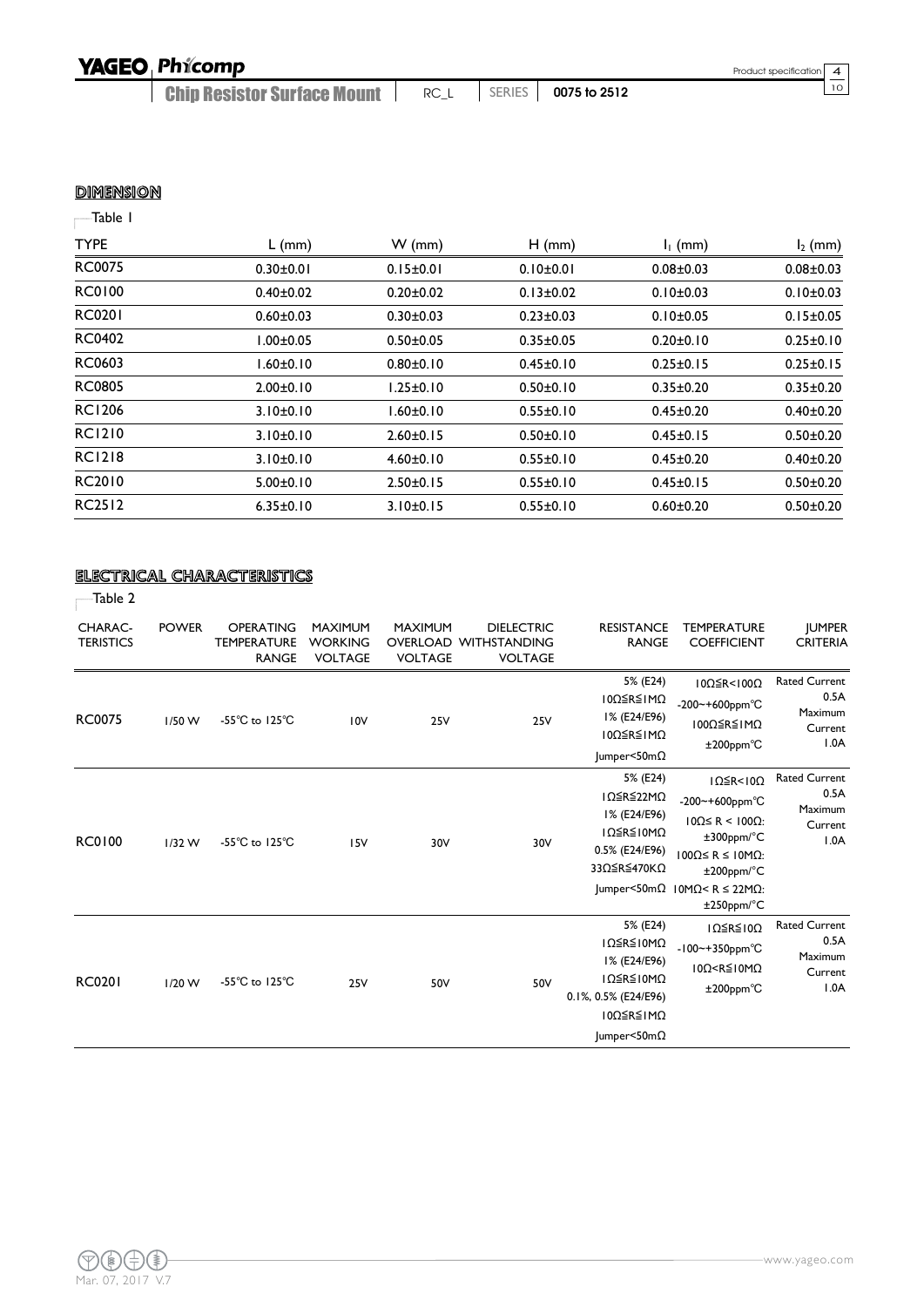| <b>YAGEO Phicomp</b>               |      |        |              | Product specification 5 |
|------------------------------------|------|--------|--------------|-------------------------|
| <b>Chip Resistor Surface Mount</b> | RC L | SERIES | 0075 to 2512 |                         |

 $\overline{\phantom{a}}$ Table 2

| CHARAC-<br><b>TERISTICS</b> | <b>POWER</b> | <b>OPERATING</b><br><b>TEMPERATURE</b><br><b>RANGE</b> | <b>MAXIMUM</b><br><b>WORKING</b><br><b>VOLTAGE</b> | <b>MAXIMUM</b><br><b>VOLTAGE</b> | <b>DIELECTRIC</b><br>OVERLOAD WITHSTANDING<br><b>VOLTAGE</b> | <b>RESISTANCE</b><br><b>RANGE</b>                                                                                                         | <b>TEMPERATURE</b><br><b>COEFFICIENT</b>                                                                                                                        | <b>JUMPER</b><br><b>CRITERIA</b>                            |
|-----------------------------|--------------|--------------------------------------------------------|----------------------------------------------------|----------------------------------|--------------------------------------------------------------|-------------------------------------------------------------------------------------------------------------------------------------------|-----------------------------------------------------------------------------------------------------------------------------------------------------------------|-------------------------------------------------------------|
| RC0402                      | $1/16$ W     | -55°C to 155°C                                         | 50V                                                | 100V                             | 100V                                                         | 5% (E24)<br>IΩ≦R≦22MΩ<br>I% (E24/E96)<br>ΙΩ≦R≦Ι0ΜΩ<br>0.1%, 0.5% (E24/E96)<br>10Ω≦R≦IMΩ<br>$ $ umper<50m $\Omega$                         | IΩ≦R≦10Ω<br>$±200$ ppm $°C$<br>$10\Omega < R \le 10 M\Omega$<br>±100ppm°C<br>10MΩ <r≦22mω<br>±200ppm°C</r≦22mω<br>                                              | <b>Rated Current</b><br>1.0A<br>Maximum<br>Current<br>2.0A  |
|                             | 1/8W         | $-55^{\circ}$ C to $155^{\circ}$ C                     | 50V                                                | 100V                             | 100V                                                         | 5% (E24)<br>ΙΩ≦R≦ΙΜΩ<br>I% (E24/E96)<br>ΙΩ≦R≦ΙΜΩ                                                                                          | ΙΩ≦R≦ΙΜΩ<br>±200ppm°C                                                                                                                                           |                                                             |
| RC0603                      | $1/10$ W     | $-55^{\circ}$ C to $155^{\circ}$ C                     | 75V                                                | <b>150V</b>                      | 150V                                                         | 5% (E24)<br>IΩ≦R≦22MΩ<br>I% (E24/E96)<br>ΙΩ≦R≦Ι0ΜΩ<br>0.1%, 0.5% (E24/E96)<br>10Ω≦R≦1MΩ<br>Jumper<50mΩ                                    | IΩ≦R≦10Ω<br>$±200$ ppm $°C$<br>10Ω <r≦10mω<br><math>±100</math>ppm<math>°C</math><br/>10MΩ<r≦22mω<br>±200ppm°C</r≦22mω<br></r≦10mω<br>                          | <b>Rated Current</b><br>1.0A<br>Maximum<br>Current<br>2.0A  |
|                             | $1/5$ W      | -55°C to 155°C                                         | 75V                                                | <b>150V</b>                      | 150V                                                         | 5% (E24)<br>ΙΩ≦R≦ΙΜΩ<br>I% (E24/E96)<br>ΙΩ≦R≦ΙΜΩ                                                                                          | ΙΩ≦R≦ΙΜΩ<br>$±200$ ppm $°C$                                                                                                                                     |                                                             |
| <b>RC0805</b>               | $1/8$ W      | $-55^{\circ}$ C to $155^{\circ}$ C                     | 150V                                               | 300V                             | 300V                                                         | 5% (E24)<br>IΩ≦R≦100MΩ<br>I% (E24/E96)<br>ΙΩ≦R≦Ι0ΜΩ<br>0.1%, 0.5% (E24/E96)<br>10Ω≦R≦IMΩ<br>10%, 20% (E24)<br>24MΩ≦R≦100MΩ<br>Jumper<50mΩ | IΩ≦R≦10Ω<br>±200ppm°C<br>$10\Omega < R \le 10 M\Omega$<br>±100ppm°C<br>10MΩ <r≦22mω<br>±200ppm°C<br/>24MΩ<r≦100mω<br>±300ppm°C</r≦100mω<br></r≦22mω<br>         | <b>Rated Current</b><br>2.0A<br>Maximum<br>Current<br>5.0A  |
|                             | $1/4$ W      | $-55^{\circ}$ C to $155^{\circ}$ C                     | 150V                                               | 300V                             | 300V                                                         | 5% (E24)<br>ΙΩ≦R≦ΙΜΩ<br>I% (E24/E96)<br>ΙΩ≦R≦ΙΜΩ                                                                                          | ΙΩ≦R≦ΙΜΩ<br>±200ppm°C                                                                                                                                           |                                                             |
| <b>RC1206</b>               | $1/4$ W      | -55°C to 155°C                                         | 200V                                               | 400V                             | 500V                                                         | 5% (E24)<br>ΙΩ≦R≦100MΩ<br>I% (E24/E96)<br>ΙΩ≦R≦Ι0ΜΩ<br>0.1%, 0.5% (E24/E96)<br>10Ω≦R≦IMΩ<br>10%, 20% (E24)<br>24MΩ≦R≦100MΩ<br>Jumper<50mΩ | IΩ≦R≦10Ω<br>±200ppm°C<br>10Ω <r≦10mω<br>±100ppm°C<br/>10MΩ<r≦22mω<br>±200ppm°C<br/>24MΩ≦R≦100MΩ<br/><math>±300</math>ppm<math>°C</math></r≦22mω<br></r≦10mω<br> | <b>Rated Current</b><br>2.0A<br>Maximum<br>Current<br>10.0A |
|                             | $1/2$ W      | $-55^{\circ}$ C to $155^{\circ}$ C                     | 200V                                               | 400V                             | 500V                                                         | 5% (E24)<br>ΙΩ≦R≦ΙΜΩ<br>I% (E24/E96)<br>ΙΩ≦R≦ΙΜΩ                                                                                          | ΙΩ≦R≦ΙΜΩ<br>$±200$ ppm $°C$                                                                                                                                     |                                                             |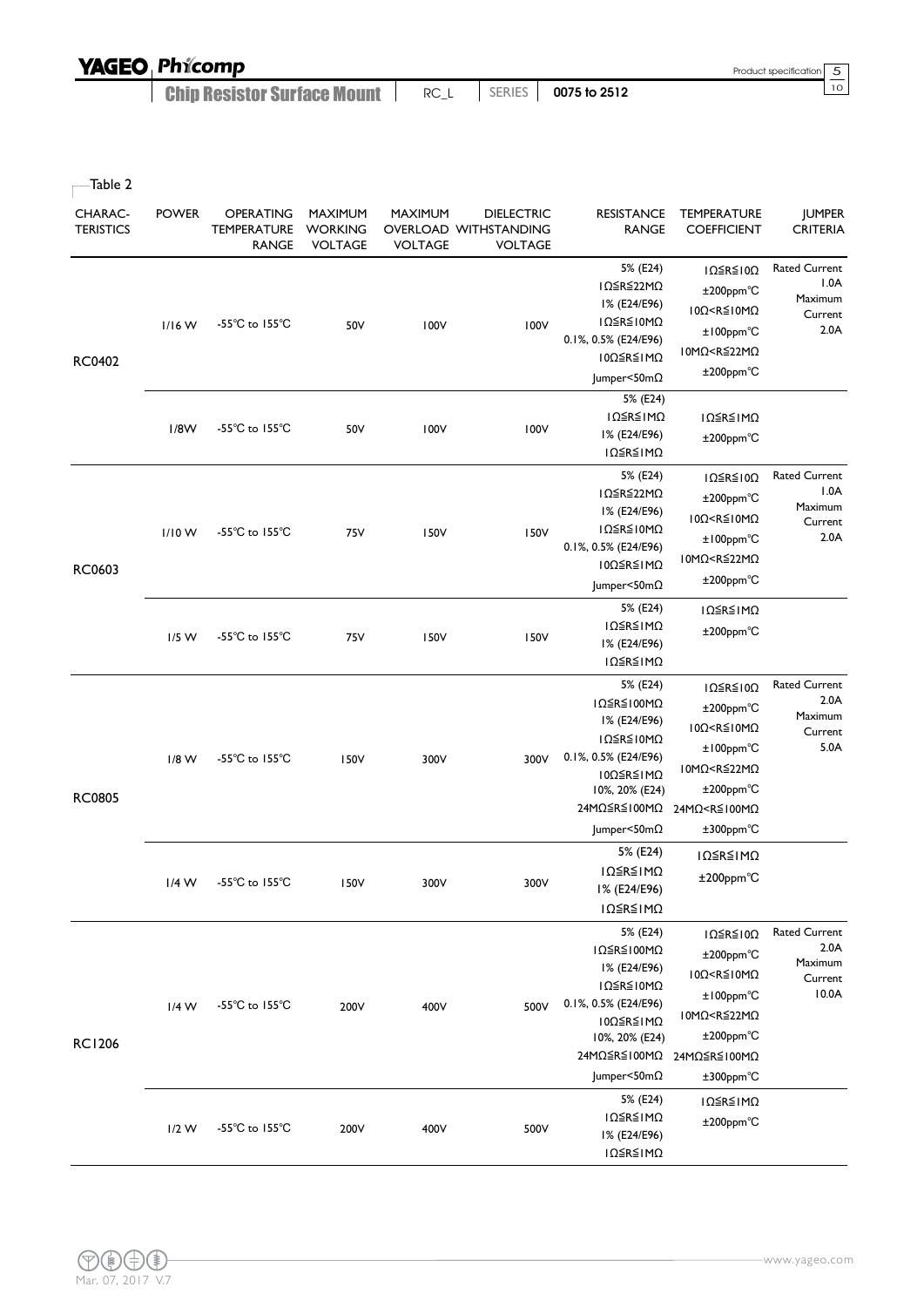| <b>YAGEO Phicomp</b> |  |
|----------------------|--|
|                      |  |

Chip Resistor Surface Mount

<sup>10</sup> RC\_L SERIES **0075 to 2512**

#### FOOTPRINT AND SOLDERING PROFILES

For recommended footprint and soldering profiles, please refer to data sheet "Chip resistors mounting"

Table 2

| CHARAC-<br><b>TERISTICS</b> | <b>POWER</b>            | OPERATING<br><b>TEMPERATURE</b><br><b>RANGE</b> | <b>MAXIMUM</b><br><b>WORKING</b><br><b>VOLTAGE</b> | <b>MAXIMUM</b><br><b>VOLTAGE</b> | <b>DIELECTRIC</b><br>OVERLOAD WITHSTANDING<br><b>VOLTAGE</b> | <b>RESISTANCE</b><br><b>RANGE</b>                                                                                             | <b>TEMPERATURE</b><br><b>COEFFICIENT</b>                                                                                                          | <b>JUMPER</b><br><b>CRITERIA</b>                            |
|-----------------------------|-------------------------|-------------------------------------------------|----------------------------------------------------|----------------------------------|--------------------------------------------------------------|-------------------------------------------------------------------------------------------------------------------------------|---------------------------------------------------------------------------------------------------------------------------------------------------|-------------------------------------------------------------|
| <b>RC1210</b>               | $1/2$ W                 | -55 $^{\circ}$ C to 155 $^{\circ}$ C            | 200V                                               | 500V                             | 500V                                                         | 5% (E24)<br>IΩ≦R≦22MΩ<br>I% (E24/E96)<br>ΙΩ≦R≦Ι0ΜΩ<br>0.1%, 0.5% (E24/E96)<br>ΙΟΩ≦R≦ΙΜΩ<br>$ $ umper<50m $\Omega$             | $I\Omega \leq R \leq I\ 0\Omega$<br>$±200$ ppm $°C$<br>$10\Omega < R \le 10 M\Omega$<br>±100ppm°C<br>I0MΩ <r≦22mω<br>±200ppm°C</r≦22mω<br>        | <b>Rated Current</b><br>2.0A<br>Maximum<br>Current<br>10.0A |
| <b>RC1218</b>               | IW                      | $-55^{\circ}$ C to $155^{\circ}$ C              | 200V                                               | 500V                             | 500V                                                         | 5% (E24)<br>ΙΩ≦R≦ΙΜΩ<br>I% (E24/E96)<br>ΙΩ≦R≦ΙΜΩ<br>0.1%, 0.5% (E24/E96)<br>10Ω≦R≦1MΩ<br>Jumper<50mΩ                          | $I\Omega \leq R \leq I\ 0\Omega$<br>$±200$ ppm $°C$<br>$10\Omega < R \leq 1 M\Omega$<br>±100ppm°C                                                 | <b>Rated Current</b><br>6.0A<br>Maximum<br>Current<br>10.0A |
| RC2010                      | $3/4$ W                 | $-55^{\circ}$ C to $155^{\circ}$ C              | 200V                                               | 500V                             | 500V                                                         | 5% (E24)<br>IΩ≦R≦22MΩ<br>I% (E24/E96)<br>ΙΩ≦R≦Ι0ΜΩ<br>0.1%, 0.5% (E24/E96)<br>10Ω≦R≦IMΩ<br>$ $ umper<50m $\Omega$             | $I\Omega \leq R \leq I\Omega$<br>$±200$ ppm $°C$<br>10Ω <r≦10mω<br>±100ppm°C<br/>I0MΩ<r≦22mω<br>±200ppm°C</r≦22mω<br></r≦10mω<br>                 | <b>Rated Current</b><br>2.0A<br>Maximum<br>Current<br>10.0A |
| <b>RC2512</b>               | $\mathsf{I} \mathsf{W}$ | -55°C to 155°C                                  | 200V                                               | 500V                             | 500V                                                         | 5% (E24)<br>IΩ≦R≦22MΩ<br>I% (E24/E96)<br>ΙΩ≦R≦Ι0ΜΩ<br>0.1%, 0.5% (E24/E96)<br>10Ω≦R≦1MΩ<br>$ $ umper<50m $\Omega$<br>5% (E24) | $I\Omega \leq R \leq I\ 0\Omega$<br>±200ppm°C<br>$10\Omega < R \le 10 M\Omega$<br>±100ppm°C<br>I0MΩ <r≦22mω<br>±200ppm°C<br/>ΙΩ≦R≦ΙΜΩ</r≦22mω<br> | <b>Rated Current</b><br>2.0A<br>Maximum<br>Current<br>10.0A |
|                             | 2W                      | -55 $^{\circ}$ C to 155 $^{\circ}$ C            | 200V                                               | 400V                             | 500V                                                         | ΙΩ≦R≦ΙΜΩ<br>I% (E24/E96)<br>ΙΩ≦R≦ΙΜΩ                                                                                          | $±200$ ppm $°C$                                                                                                                                   |                                                             |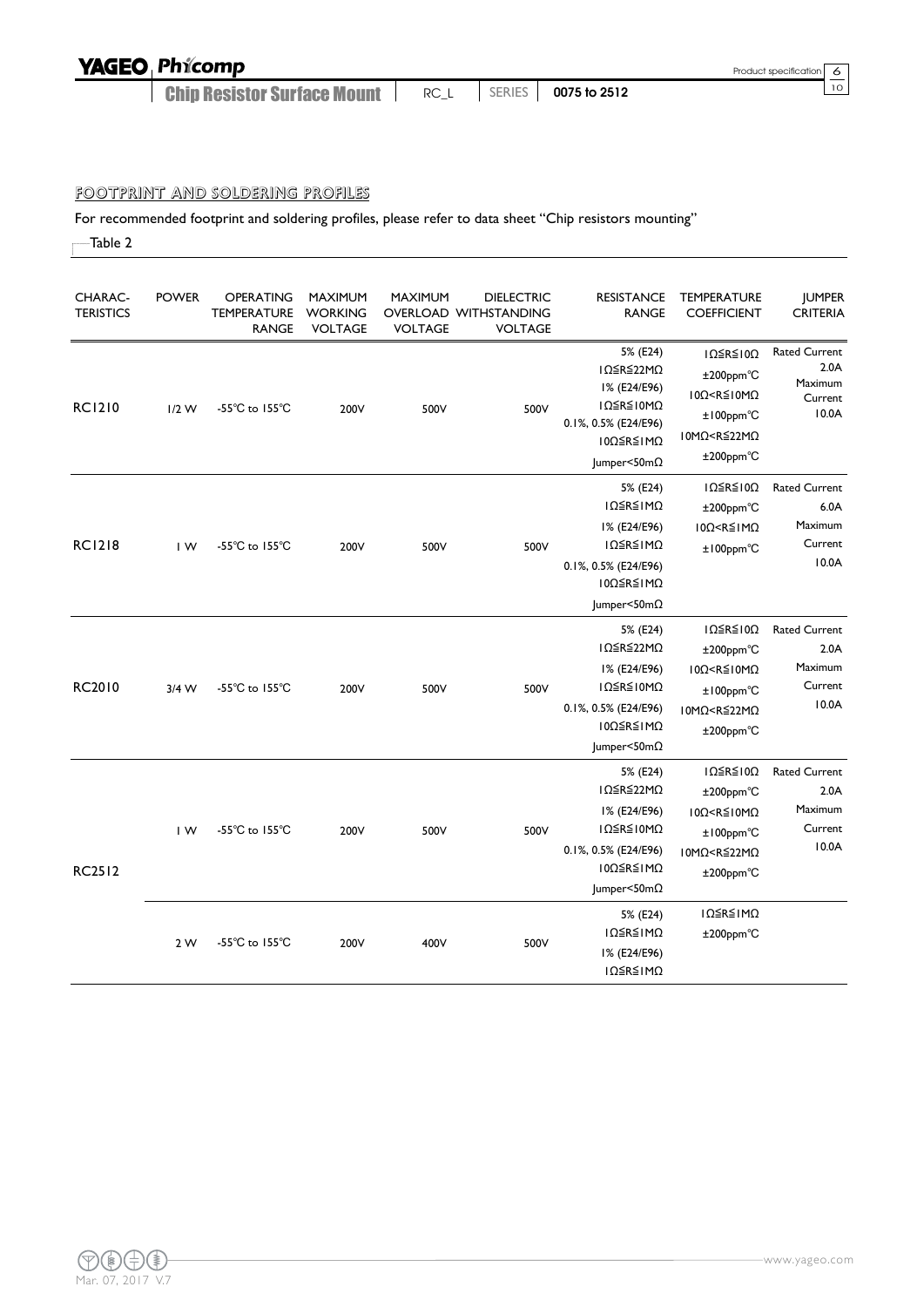### **YAGEO Phicomp**

Chip Resistor Surface Mount

<sup>10</sup> RC\_L SERIES **0075 to 2512**

Product specification  $\frac{7}{10}$ 

#### PACKING STYLE AND PACKAGING QUANTITY

**Table 3** Packing style and packaging quantity

| <b>PACKING STYLE</b>  | PAPER TAPING REEL (R) |             |              | ESD SAFE REEL (S)<br>(4MM WIDTH, IMM<br>PITCH PLASTIC<br>EMBOSSED) | <b>EMBOSSED</b><br><b>TAPING REEL</b> |
|-----------------------|-----------------------|-------------|--------------|--------------------------------------------------------------------|---------------------------------------|
| <b>REEL DIMENSION</b> | 7" (178 mm)           | 10" (254mm) | 13" (330 mm) | 7" (178 mm)                                                        | 7" (178 mm)                           |
| <b>RC0075</b>         | ---                   | ---         | ---          | 20000                                                              | ---                                   |
| <b>RC0100</b>         | 20000                 |             | 80000        | 40000                                                              | ---                                   |
| <b>RC0201</b>         | 10000                 | 20000       | 50000        | ---                                                                | ---                                   |
| RC0402                | 10000                 | 20000       | 50000        | $---$                                                              | ---                                   |
| RC0603                | 5000                  | 10000       | 20000        |                                                                    |                                       |
| <b>RC0805</b>         | 5000                  | 10000       | 20000        |                                                                    |                                       |
| <b>RC1206</b>         | 5000                  | 10000       | 20000        | ---                                                                | ---                                   |
| <b>RC1210</b>         | 5000                  | 10000       | 20000        |                                                                    |                                       |
| <b>RC1218</b>         | ---                   | ---         | ---          | ---                                                                | 4000                                  |
| RC2010                | ---                   | ---         | ---          | ---                                                                | 4000                                  |
| <b>RC2512</b>         | ---                   | $---$       | ---          | $---$                                                              | 4000                                  |

#### **NOTE**

For tape and reel specification/dimensions, please refer to data sheet "Chip resistors packing".

#### FUNCTIONAL DESCRIPTION

#### **OPERATING TEMPERATURE RANGE**

RC0402 to RC2512 Range: -55℃ to +155℃ (Fig. 7-1) RC0075 to RC0201 Range: -55℃ to +125℃ (Fig. 7-2)

#### **POWER RATING**

Each type rated power at 70 °C: RC0075=1/50W RC0100=1/32W RC0201=1/20W RC0402=1/16W, 1/8W RC0603=1/10W, 1/5W RC0805=1/8W, 1/4W RC1206=1/4W, 1/2W RC1210=1/2W RC1218=1W RC2010=3/4W RC2512=1W, 2W

#### **RATED VOLTAGE**

The DC or AC (rms) continuous working voltage corresponding to the rated power is determined by the following formula:

$$
V = \sqrt{(PxR)}
$$

or max. working voltage whichever is less Where

 $V =$  Continuous rated DC or AC (rms) working voltage (V)

 $P =$  Rated power (W)

R = Resistance value  $(\Omega)$ 

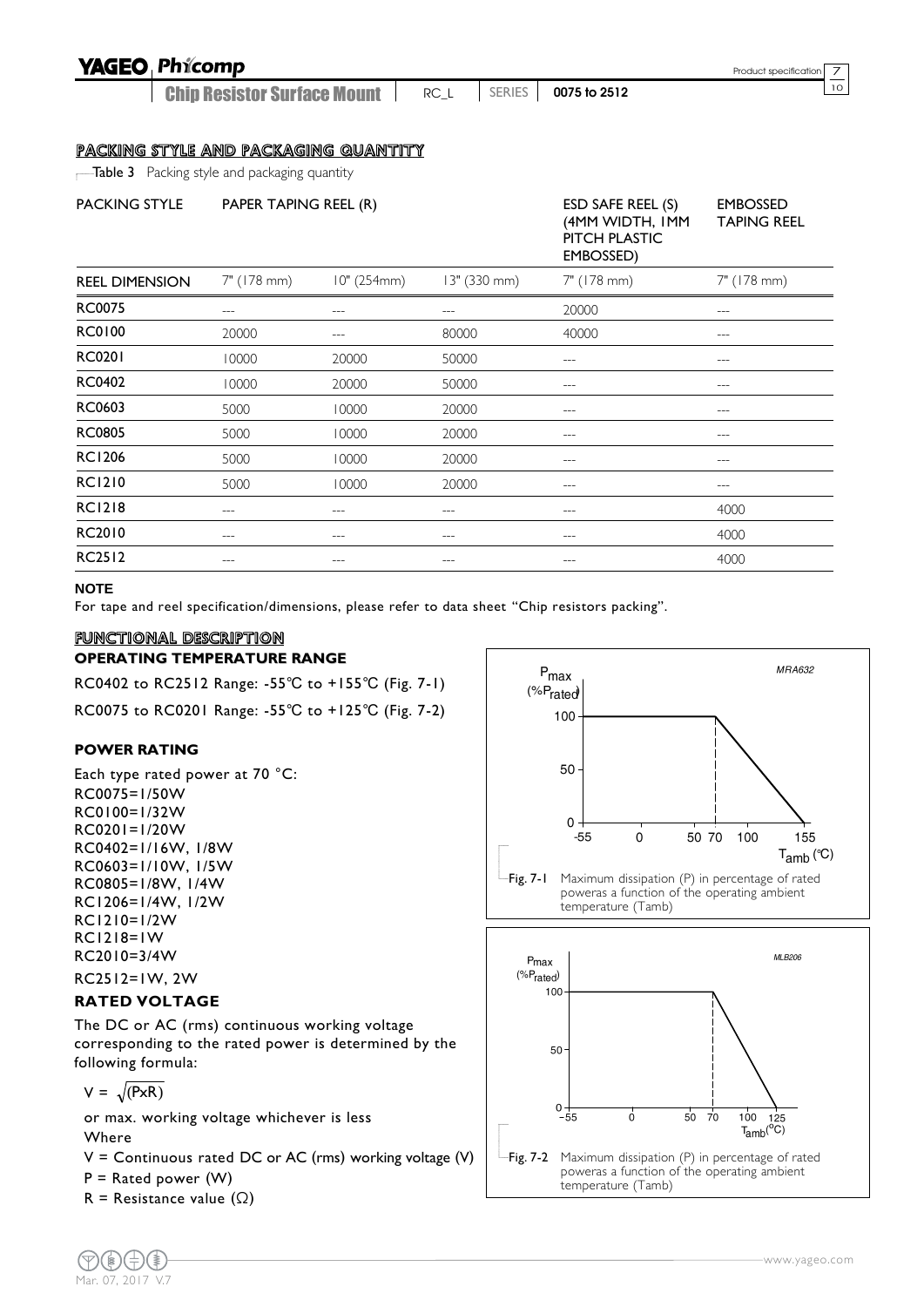Chip Resistor Surface Mount <sup>10</sup> RC\_L SERIES **0075 to 2512**

#### TESTS AND REQUIREMENTS

### Table 8 Test condition, procedure and requirements

| <b>TEST</b>                   | <b>TEST METHOD</b>      | <b>PROCEDURE</b>                                                                                  | <b>REQUIREMENTS</b>                                                                                      |
|-------------------------------|-------------------------|---------------------------------------------------------------------------------------------------|----------------------------------------------------------------------------------------------------------|
| Temperature<br>Coefficient of | MIL-STD-202 Method 304  | At +25/-55 °C and +25/+125 °C                                                                     | Refer to table 2                                                                                         |
| Resistance<br>(T.C.R.)        |                         | Formula:                                                                                          |                                                                                                          |
|                               |                         | T.C.R= $\frac{R_2 - R_1}{R_1(t_2 - t_1)} \times 10^6$ (ppm/°C)                                    |                                                                                                          |
|                               |                         | Where                                                                                             |                                                                                                          |
|                               |                         | $t_1 = +25$ °C or specified room temperature                                                      |                                                                                                          |
|                               |                         | $t_2 = -55$ °C or +125 °C test temperature                                                        |                                                                                                          |
|                               |                         | $R_1$ =resistance at reference temperature in ohms                                                |                                                                                                          |
|                               |                         | $R_2$ =resistance at test temperature in ohms                                                     |                                                                                                          |
| Life/ Endurance               | MIL-STD-202 Method 108A | At 70±2°C for 1,000 hours; RCWV applied for                                                       | $0075: \pm (5\% + 100 \text{m}\Omega)$<br><100 $m\Omega$ for jumper                                      |
|                               | IEC 60115-14.25.1       | 1.5 hours on and 0.5 hour off, still air required                                                 | 01005: $\pm$ (3% +50m $\Omega$ )                                                                         |
|                               |                         |                                                                                                   | $<$ 100m $\Omega$ f or jumper<br>Others:                                                                 |
|                               |                         |                                                                                                   | $\pm$ (1%+50m $\Omega$ ) for B/D/F tol                                                                   |
|                               |                         |                                                                                                   | $\pm$ (3%+50m $\Omega$ ) for   tol                                                                       |
|                               |                         |                                                                                                   | <100mR for jumper                                                                                        |
| High                          | MIL-STD-202 Method 108A | 1,000 hours at maximum operating temperature                                                      | $0075: \pm (5\% + 100 \text{m}\Omega)$                                                                   |
| Temperature<br>Exposure       | IEC 60068-2-2           | depending on specification, unpowered.                                                            | $<$ 100m $\Omega$ for jumper<br>$01005: \pm (1\% + 50m\Omega)$                                           |
|                               |                         |                                                                                                   | $<$ 50m $\Omega$ f or jumper                                                                             |
|                               |                         |                                                                                                   | Others:                                                                                                  |
|                               |                         |                                                                                                   | $\pm$ (1%+50m $\Omega$ ) for B/D/F tol                                                                   |
|                               |                         |                                                                                                   | $\pm$ (2%+50m $\Omega$ ) for J tol                                                                       |
|                               |                         |                                                                                                   | <50mR for jumper                                                                                         |
| Moisture<br>Resistance        | MIL-STD-202 Method 106G | Each temperature / humidity cycle is defined at<br>8 hours (method 106F), 3 cycles / 24 hours for | $0075: \pm (2\% + 100 \text{m}\Omega)$<br>$<$ 100m $\Omega$ for jumper<br>$01005: \pm (2\% + 50m\Omega)$ |
|                               |                         | 10d with 25 °C / 65 °C 95% R.H, without steps                                                     | < $100 \text{m}\Omega$ f or jumper                                                                       |
|                               |                         | 7a & 7b, unpowered<br>Parts mounted on test-boards, without                                       | Others:                                                                                                  |
|                               |                         | condensation on parts                                                                             | $\pm$ (0.5%+50m $\Omega$ ) for B/D/F tol                                                                 |
|                               |                         |                                                                                                   | $\pm$ (2%+50m $\Omega$ ) for J tol                                                                       |
|                               |                         |                                                                                                   | <100mR for jumper                                                                                        |
| Humidity                      | IEC 60115-14.24.2       | Steady state for 1000 hours at 40 °C / 95% R.H.<br>RCWV applied for 1.5 hours on and              | $0075: \pm (5\% + 100 \text{m}\Omega)$<br>no visible damage<br>01005: $\pm$ (3% +50m $\Omega$ )          |
|                               |                         | 0.5 hour off                                                                                      | < 100m $\Omega$ f or jumper                                                                              |
|                               |                         |                                                                                                   | Others:                                                                                                  |
|                               |                         |                                                                                                   | $\pm$ (1%+50m $\Omega$ ) for B/D/F tol                                                                   |
|                               |                         |                                                                                                   | $\pm$ (2%+50m $\Omega$ ) for J tol                                                                       |
|                               |                         |                                                                                                   | <100mR for jumper                                                                                        |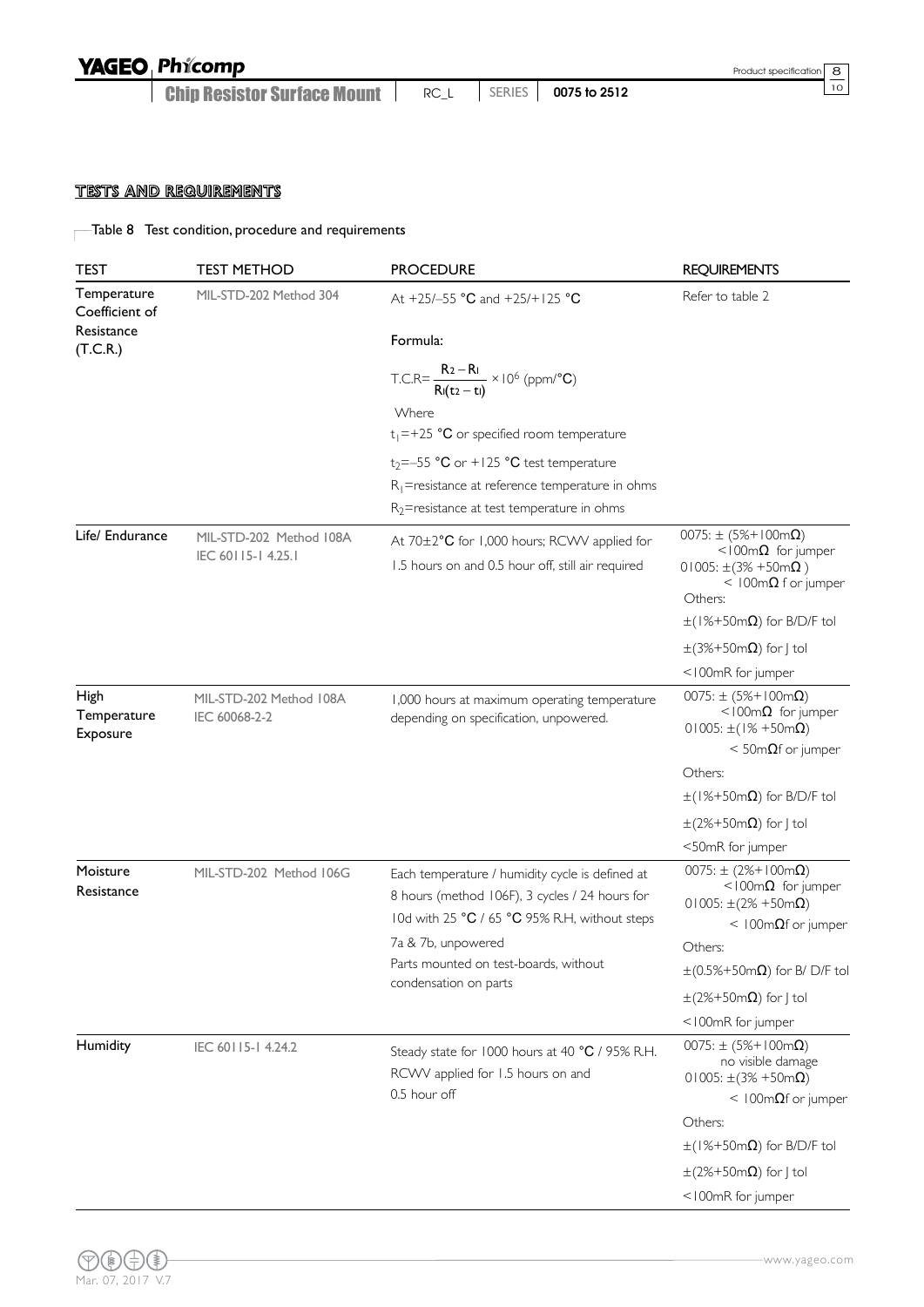| <b>YAGEO Phicomp</b> |
|----------------------|
|                      |

Chip Resistor Surface Mount **1** SERIES **0075 to 2512**  Product specification  $\frac{9}{10}$ 

| Thermal<br>Shock                 | MIL-STD-202 Method 107G                    | $-55/+125°C$<br>Note Number of cycles required is 300.<br>Devices mounted<br>Maximum transfer time is 20 seconds.<br>Dwell time is 15 minutes. Air - Air                                                  | $0075/01005$ : ±(1% +50m $\Omega$ )<br>$<$ 50m $\Omega$ f or<br>jumper<br>Others:<br>$\pm (0.5\% + 50 \text{m}\Omega)$ for B/D/F tol<br>$\pm$ (1%+50m $\Omega$ ) for J tol<br><50mR for jumper                                                                            |
|----------------------------------|--------------------------------------------|-----------------------------------------------------------------------------------------------------------------------------------------------------------------------------------------------------------|---------------------------------------------------------------------------------------------------------------------------------------------------------------------------------------------------------------------------------------------------------------------------|
| <b>Short Time</b><br>Overload    | IEC 60115-14.13                            | 2.5 times RCWV or maximum overload voltage<br>which is less for 5 seconds at room temperature                                                                                                             | 0075/01005: $\pm(2\% + 50m\Omega)$<br>$<$ 50m $\Omega$ f or<br>jumper<br>Others:<br>$\pm$ (1%+50m $\Omega$ ) for B/D/F tol<br>$\pm$ (2%+50m $\Omega$ ) for J tol<br><50mR for jumper<br>No visible damage                                                                 |
| Board Flex/<br>Bending           | IEC 60115-14.33                            | Device mounted or as described only I board<br>bending required<br>bending time: 60±5 seconds<br>0075/0100/0201/0402:5mm;<br>0603/0805:3mm;<br>1206 and above:2mm                                         | 0075/01005: $\pm(1\% + 50m\Omega)$<br>$<$ 50m $\Omega$ f or<br>jumper<br>Others:<br>$\pm$ (1%+50m $\Omega$ ) for B/D/F/J Tol<br><50mR for jumper<br>No visible damage                                                                                                     |
| Solderability<br>- Wetting       | J-STD-002 test B                           | Electrical Test not required Magnification 50X<br>SMD conditions:<br>Ist step: method B, aging 4 hours at 155 °C<br>dry heat<br>2nd step: leadfree solder bath at 245±3 °C<br>Dipping time: 3±0.5 seconds | W ell tinned<br>(>95% covered)<br>No visible damage                                                                                                                                                                                                                       |
| -Leaching                        | J-STD-002 test D                           | Leadfree solder , 260°C, 30 seconds immersion<br>time                                                                                                                                                     | No visible damage                                                                                                                                                                                                                                                         |
| -Resistance to<br>Soldering Heat | MIL-STD-202 Method 210F<br>IEC 60115-14.18 | Condition B, no pre-heat of samples<br>Leadfree solder, 260 °C ±5°C, 10 ±1 seconds<br>immersion time<br>Procedure 2 for SMD: devices fluxed and<br>cleaned with isopropanol                               | 0075: $\pm$ (3%+50m $\Omega$ )<br>$<$ 50m $\Omega$ for jumper<br>$01005: \pm (1\% + 50m\Omega)$<br>$<$ 50m $\Omega$ f or jumper<br>Others:<br>$\pm$ (0.5% +50m $\Omega$ ) for B/D/F<br>tol. $\pm$ (1% +50m $\Omega$ ) for J tol.<br><50mR for jumper<br>No visible damage |